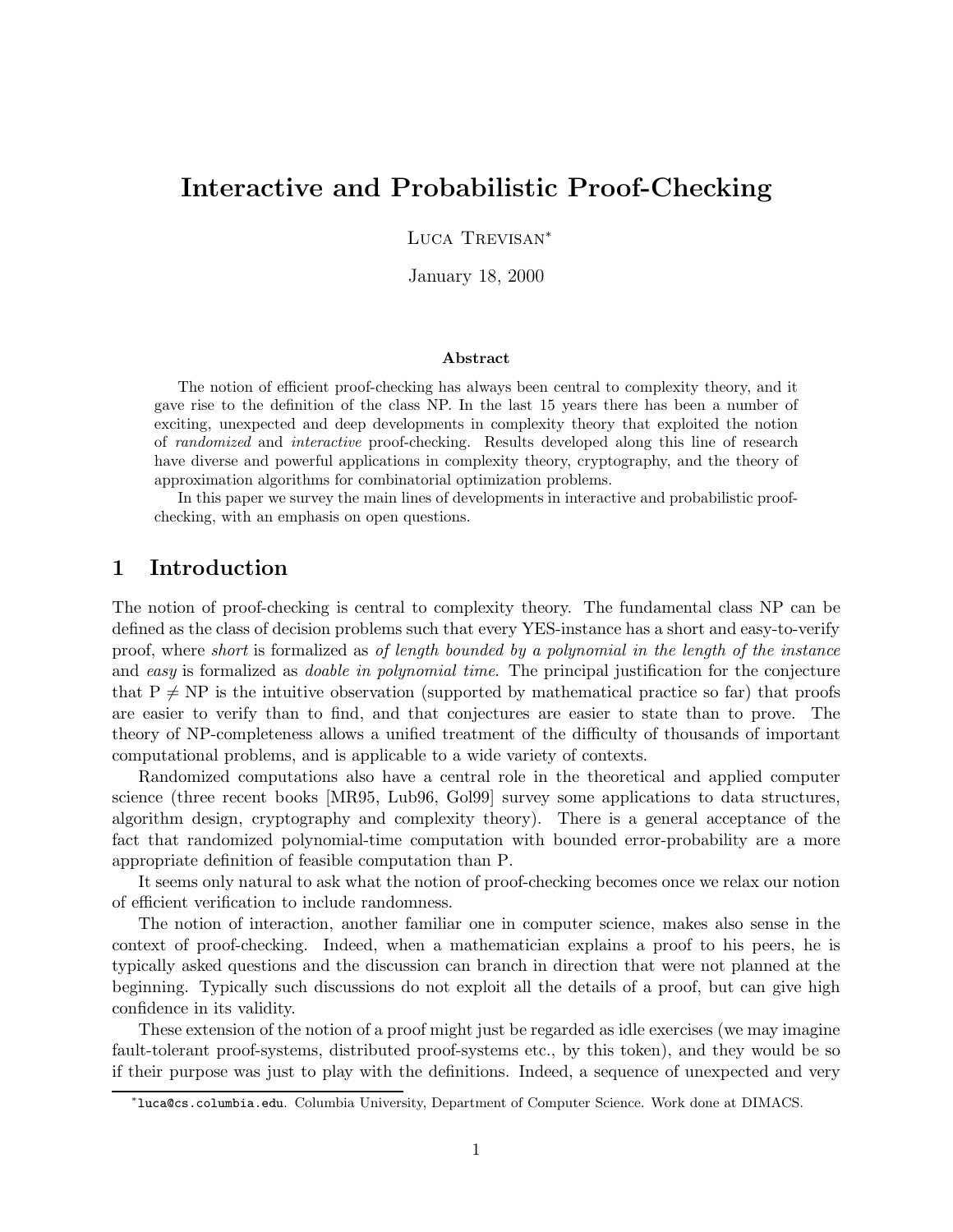successful developments over the last fifteen years has shown that these definitions give rise to some classes containing important problems previously lacking a right characterization, and, more stunningly, some other such classes coincide with standard complexity classes, defined without reference to randomness and interaction. A beautiful theory has emerged to prove such results, and a number of important applications have arisen, most notably to cryptography and to the theory of approximation algorithms.

Overview of the Rest of the Paper. We divide our exposition in three sections, devoted, respectively, to Interactive Proofs, Zero Knowledge and Probabilistically Checkable Proofs. In each section we will describe the model, state the most important result (or results) and discuss the main technical tools and conceptual steps needed to prove the result. We will also state some open questions: we tried to choose those that promise to branch research into new directions, rather than consolidating what we know. In order to keep this survey short and non-technical, definitions are not fully formalized and the descriptions of the techniques are only very rough sketches. Other, more technical, surveys are referenced below.

Related Work. Oded Goldreich has written several surveys on interactive and probabilistic proof-checking, which are standard references. In particular, Chapter 2 in [Gol99] covers the same topics of this paper. Regarding treatment of specific topics, the classical results on interactive proofs have already appeared in textbooks, such as Sipser's [Sip97]. An extensive treatment of Zero Knowledge is contained in [Gol95]. A survey presenting recent tight results on PCP and nonapproximability at an advanced technical level but with a presentation appropriate for graduate students (the equivalent of what [Gol95] does for zero-knowledge) is still to be written. Bellare [Bel96] surveys recent developments in the field of PCP and hardness of approximation, and the role played by the optimization of problem-specific parameters. Bellare's survey appeared two years ago and does not cover some important recent developments. Arora [Aro98] presents a broader overview on PCP and non-approximability, with less emphasis on optimal results. A technical survey by Arora and Lund [AL96] describes in detail how to use results about PCP in order to prove non-approximability results.

## 2 Interactive Proofs

### 2.1 The Model, and Its Variants

The formal definition will be more clear if we first provide a concrete example. Suppose we are given two graphs  $G_1$  and  $G_2$ , and someone (who will be called the *prover* in the following) is insisting that they are not isomorphic, and she is willing to prove it to us. There is no known way of presenting concise proofs that two graphs are not isomorphic, but here goes an interactive proof. We pick at random one of the two graphs, and we apply a random automorphism (i.e. randomly permute the names of the vertices, and change edges accordingly). Then we present the new graph to the prover, and ask her whether the graph is coming from  $G_1$  or  $G_2$ . If the graphs are indeed not isomorphic, then the prover, assuming she has unbounded computational power, can always answer correctly our questions, but if  $G_1$  and  $G_2$  are isomorphic, then she is seeing each time an isomorphic copy of them, and she is unable to guess which graph we started with, and she will answer correctly with probability at most  $1/2$  (indeed, exactly  $1/2$ , as it turns out). By repeating the protocol k times, the error probability can be reduced from  $1/2$  to  $2^{-k}$ . The basic idea is even more apparent in the following familiar setting: a friend claims that she is able to tell apart Coke from Pepsi. Then we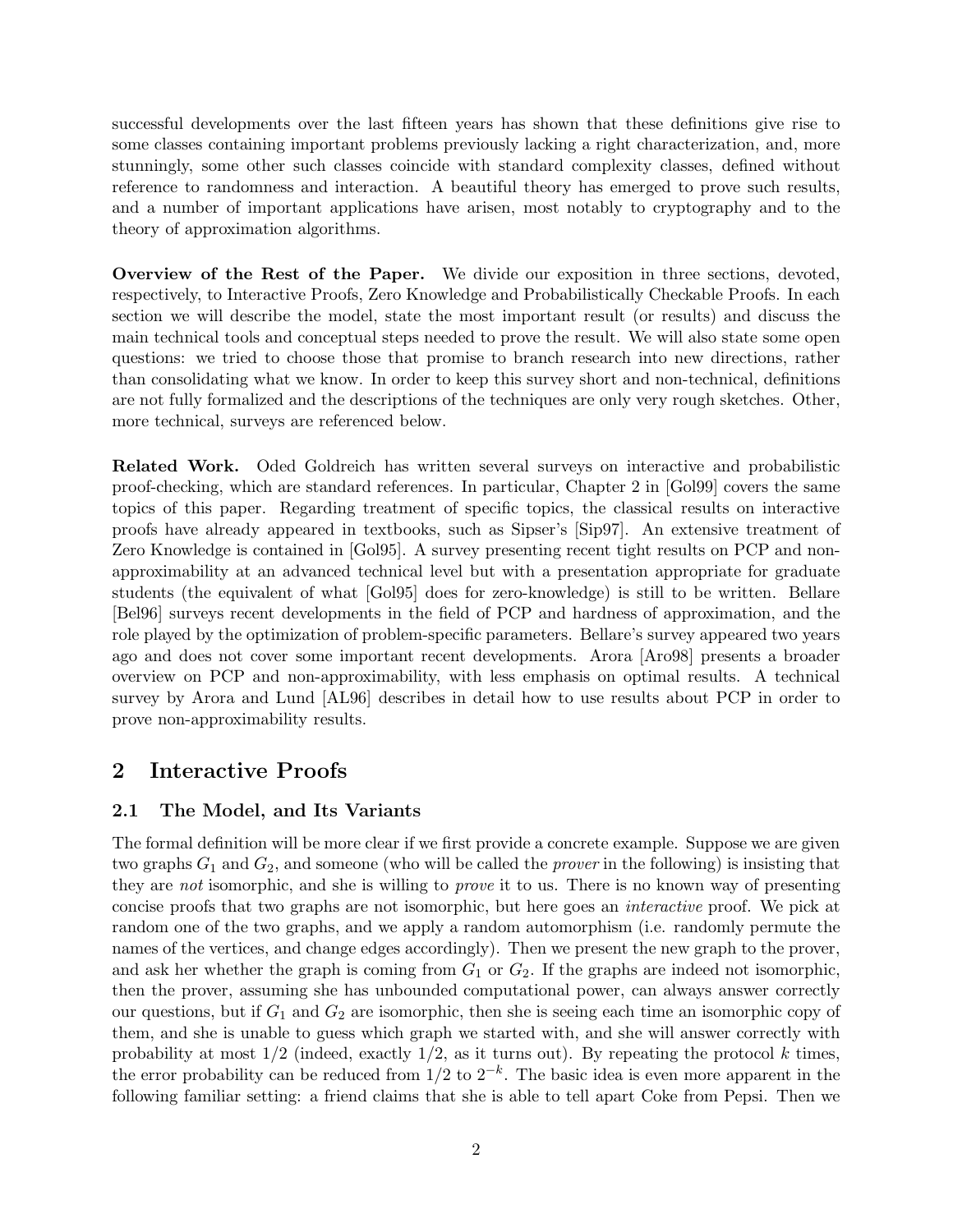set up the following experiment: we fill two equal glasses one with Coke and one with Pepsi, we choose a random one, and we ask the friend to drink and guess which soft drink she is drinking. If the friend is really able to distinguish them, she will answer correctly each time, otherwise she will be only able to randomly guess, and so she will be mistaken half of the times.

Formally, we have a computational model made by two communicating Turing machines, one, called the *verifier* and denoted by  $V$  is randomized and polynomial-time bounded, the other, called the prover and denoted by P is unbounded.<sup>1</sup> The two machines share a common input x and interact by sending messages in rounds. For a verifier V and a prover P, we denote by  $V^P$  the computation of V while it interacts with P. Then we say that a language L is in  $IP(k)$  if there exists a verifier  $V$  and a prover  $P$  such that

- if  $x \in L$  then  $V^P$  accepts x with probability 1.
- if  $x \notin L$  then for every  $P'$ ,  $V^{P'}$  accepts x with probability  $\leq 1/2$ .
- For every prover  $P'$ , the computation  $V^{P'}$  proceeds in at most k rounds of communication.

The first condition is a *completeness* condition, saying that every "correct theorem" of the form  $x \in L$  has a valid proof that is accepted with probability 1. The second condition is an approximate soundness condition, that says that incorrect theorems may have purported proofs that fool the verifier sometimes, but only with bounded probability.

The model was developed independently by Goldwasser Mical and Rackoff and by Babai. The two paper [GMR89] and [Bab85] describe slightly different models: in particular, in [Bab85] the prover knows the random choices of the verifier. Equivalently, the verifier is restricted to send, each time, its random choices. Goldwasser and Sipser [GS86] show that the two models are the same. Their techniques, based on universal hashing, have found several other applications in the field.

We will denote by IP the class  $IP(n^{O(1)})$ . The class IP(1), also called MA, is the simplest case of interactive proof, and in fact it involves no interaction at all. The only message being sent is sent, without loss of generality, from the prover. It can be seen as a proof that is sent over, and then verified off-line. The only difference with NP is the randomness in the verification procedure. If sufficiently good pseudorandom generators exist, then the verification can be simulated in deterministic polynomial time. In particular, it is implicit in [IW97] that under a believable complexity assumption we have  $MA = NP$ . We remark that there is no interesting problem known to be in  $MA$ but not in NP. By [Bab85, GS86] it follows that for every constant k it holds  $IP(k) = IP(2) = AM$ . where AM is defined as the class of languages having interactive proofs where the verifier sends to the prover a random string, the prover answers, and then the verifier decides whether to accept or to reject, deterministically. As will be stated later, AM contains interesting problems not known to be contained in NP. It is also conceivable that  $NP = AM$  [KvM99].

#### 2.2 Main Results

By definition NP  $\subseteq$  IP(k) for every k. The papers introducing the notion of interactive proofs had some examples of problems having interactive proofs and not known to be in NP: quadratic non-residuosity [GMR89] and some group-theoretic problems [Bab85]. Goldreich et al. [GMW91] devised the graph non-isomorphism protocol described above. Neither of these problems is known

<sup>&</sup>lt;sup>1</sup>One may wonder whether it is restrictive to assume that the prover is a Turing machine as opposed to an abstract device that can even solve undecidable problems; it turns out that every prover can be replaced by a prover in PSPACE [Fel86].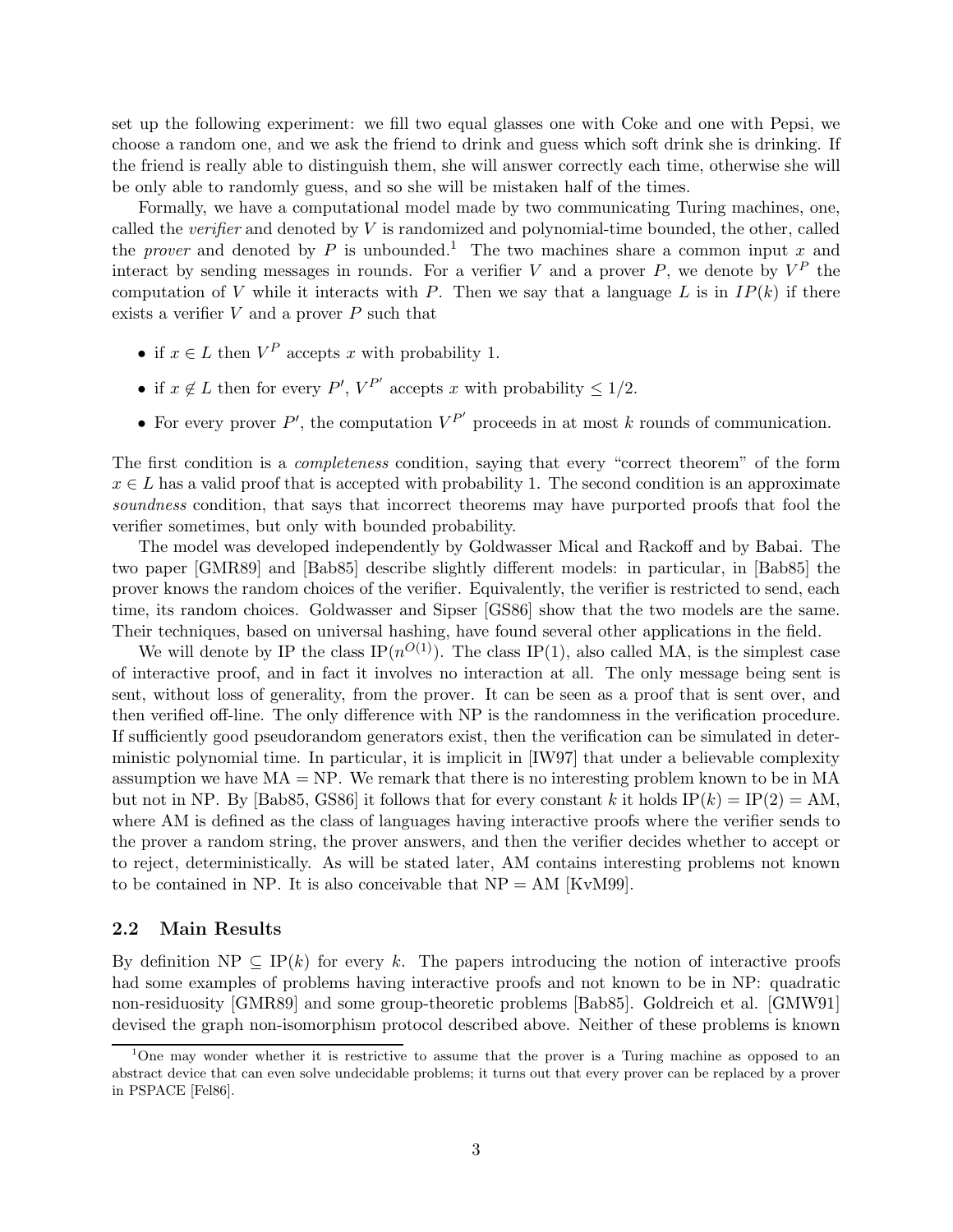(nor believed to be) co-NP-hard, and for some time it was believed that IP was just slightly extending the class NP. In particular it appeared to be unlikely that interactive proofs would capture  $co-NP$ . The intuitive reason is that a proof of a  $co-NP$  complete statement has to provide evidence of exponentially many special cases, and it seemed unlikely that randomness and interaction would make this doable in polynomial time. The following result gave partial evidence in this direction.

### **Theorem 1** ([BHZ87]) If co-NP  $\subseteq$  IP(O(1)) then the polynomial hierarchy collapses.

So, under a standard complexity-theoretic assumption, co-NP statements do not admit interactive proofs that use a constant number of rounds. This was a very important result since, when it is combined with the IP(2) protocol for graph non-isomorphism of  $[GMW91]$  we have that graph non-isomorphism is not coNP-hard, i.e. graph isomorphism is not NP-hard (unless the polynomial hierarchy collapses). This approach has been used recently by Goldreich and Goldwasser [GG98] to show that finding approximate solutions for certain lattice minimization problems cannot be NP-hard (unless the polynomial hierarchy collapses), even though polynomial-time approximation algorithms are not known.

It was conjectured that Theorem 1 could be extended to IP, i.e. that one could show evidence that co-NP  $\&$  IP. It was also known that there exists an oracle relative to which IP does not contain co-NP[FS88].

In a major breakthrough, Lund et al. [LFKN92] showed that  $co-NP$  is indeed contained in IP, i.e. one can prove tautologies using randomness and interaction in polynomial time. The result of [LFKN92] was even more general: they showed that the entire polynomial hierarchy is contained in IP. Shortly after, Shamir [Sha92] proved that PSPACE is contained in IP. Since the opposite containment was also known [Pap85, Fel86], the following new characterization of PSPACE had ben derived.

#### Theorem 2 ([LFKN92, Sha92]) IP=PSPACE.

Unlike other results mentioned in this survey, Theorem 2 has no known application outside the theory of complexity classes. But within this area its impact has been dramatic. For starters, Theorem 2 has been the first result about natural complexity classes to be proved in contrast to a relativization result. This has somewhat reduced the influence of relativization results in complexity theory. Theorem 2 also disproves the "random oracle conjecture"  $[CCG+94]$ . The techniques introduced by Lund et al. [LFKN92] demonstrated the power of representing boolean formulae and assignments using polynomials, a methodology that has been refined and applied in a variety of randomized proof-checking models. Finally, the results of Lund et al. [LFKN92] demonstrated the unsuspected power of interactive proofs, and started the series of developments that will be reviewed in the rest of this paper.

#### 2.3 Low-Degree Polynomials

In this section we will sketch the proof that  $co-NP \subseteq IP$ .

The proof goes as follow. Consider the following problem: given an instance  $\varphi$  of Max 3SAT and a number k, decide whether the instance has exactly k satisfying assignments. This problem is clearly co-NP-hard (unsatisfiability is the special case where  $k = 0$ ).

Fix some big prime M (exponentially big in the number of clauses and variables in  $\varphi$ ). It is possible to associate to  $\varphi$  a multivariate polynomial p over  $Z_M$  such that the number of satisfying assignments of  $\varphi$  is exactly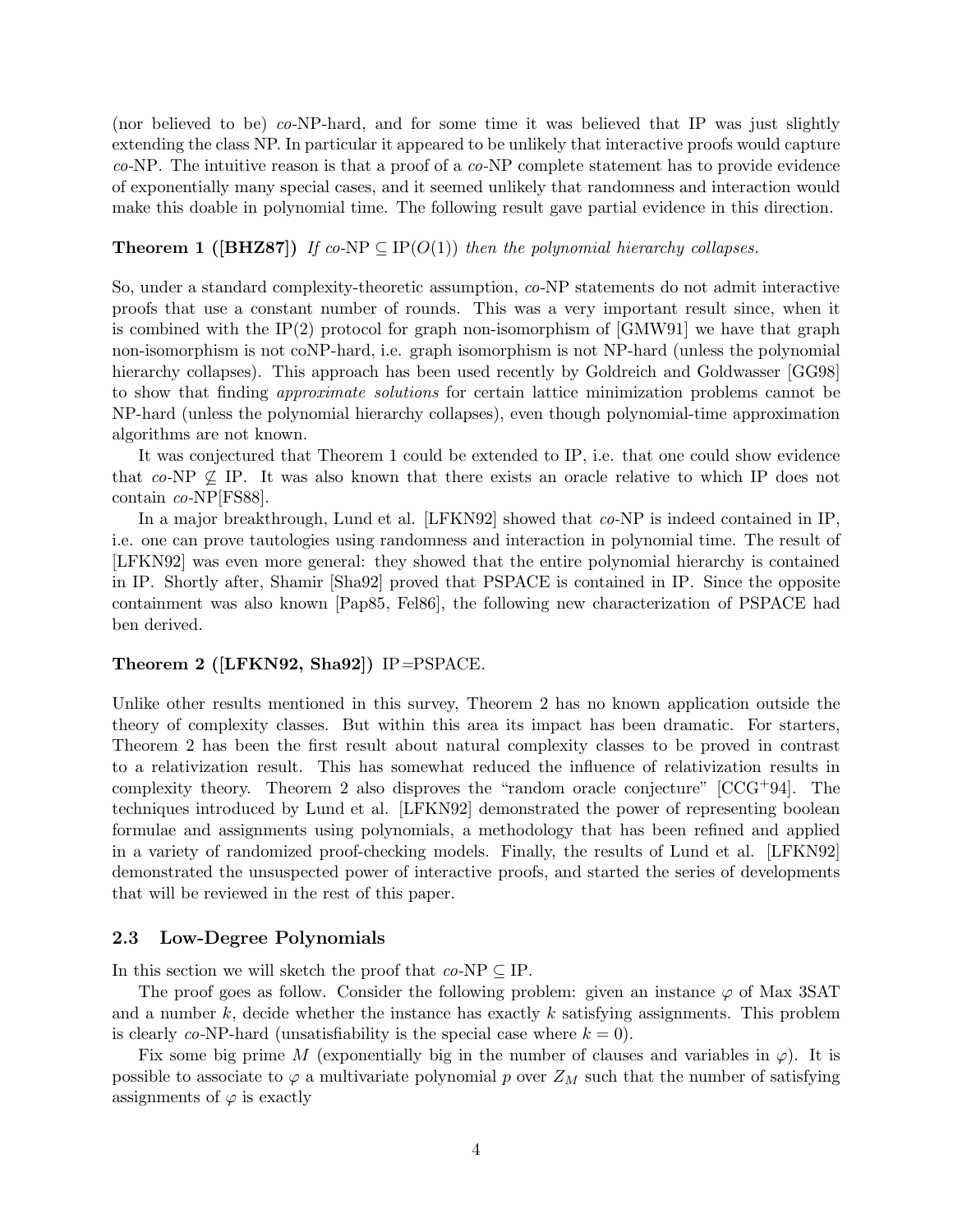$$
\sum_{a_1,\ldots,a_n\in\{0,1\}} p(a_1,\ldots,a_n)
$$

and the polynomial has degree at most 3 (sums are taken mod  $M$ ). The polynomial p has a compact implicit representation, and the verifier can evaluate it in points of its choice.

The protocol works as follows:

- The prover sends a univariate polynomial  $q_1$  that is claimed to be equal to  $p_1(x) :=$  $\sum_{a_2,\dots,a_n} p(x,a_1,\dots,a_n)$ . Since  $p_1$  is a univariate polynomial of low degree, it has a compact representation, and can indeed be sent efficiently to the verifier.
- The verifier checks that  $q_1(0) + q_1(1) = k$ . If this test is passed, then it just suffices to verify that  $q_1 \equiv p_1$ .

The verifier picks a random  $v_1 \in Z_M$  and then sends it to the prover.

- The prover sends back a univariate polynomial  $q_2$  that is claimed to be equal to  $p_2(x)$  :=  $\sum_{a_3,...,a_n} p(v_1, x, a_3, \ldots, a_n).$
- The verifier checks that  $q_2(0) + q_2(1) = q_1(v_1)$ . Then it picks a random  $v_2 \in Z_M$  and sends it to the prover.
- The prover sends back a univariate polynomial  $q_3$  that is claimed to be equal to  $p_3(x) :=$  $\sum_{a_4,...,a_n} p(v_1,v_2,x,a_4,...,a_n).$
- $\bullet$  ...
- The prover sends back a univariate polynomial  $q_n$  that is claimed to be equal to  $p_n(x) :=$  $p(v_1, \ldots, v_{n-1}, x)$ .
- The verifier picks a random  $v_n \in Z_M$  and checks that  $p(v_1, \ldots, v_n) = q_n(v_n)$ .

If the statement being proved is true, and the prover behaves according to the protocol, then the verifier accepts with probability 1.

Let us see what happens when the statement is not true. If the prover sends polynomials  $q_i$ such that  $p_i \equiv q_i$  for all i, then the verifier will reject at the very first step. If the prover cheats by sending different polynomials, then with high probability some inconsistency will also arise. This is proved using to the fact that two different degree-3 polynomial over  $Z_M$  can only agree on a fraction 3/M of their inputs (which is a negligible fraction). That is, one can prove that if  $q_1 \neq p_1$ , then with high probability the prover is forced to send a  $q_2 \neq p_2$  (as with high probability one has  $p_2(0) + p_2(1) = p_1(v_1) \neq q_1(v_1)$ , and likewise a  $q_3 \neq p_3$ . By induction one can show that with high probability the prover, to avoid outright rejection from the verifier, has to keep sending  $q_i \neq p_i$  at any step. At the end, we will have  $q_n \neq p_n$ , and so with high probability the final test  $p(v_1, \ldots, v_n) = p_n(v_n) = q_n(v_n)$  will reject with high probability.

#### 2.4 Open Question

After the characterization of IP in terms of PSPACE, there has not been much research about interactive proofs (as opposed to zero-knowledge proofs and probabilistically checkable proofs described in the next sections). Due to this state of affairs, some important questions (such as the one below) are still not answered.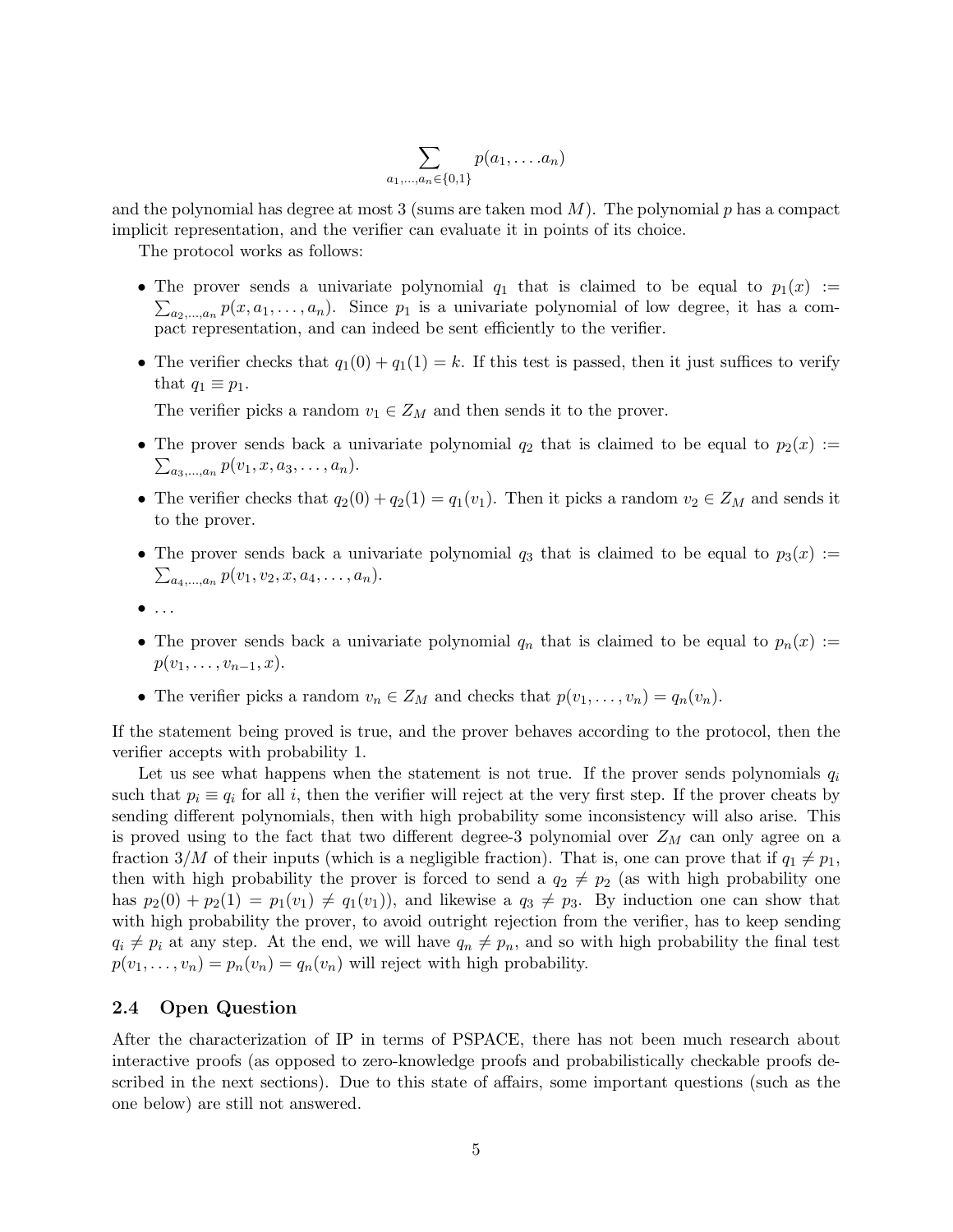**Open Question 1** Is there an interactive proof for co-NP where the prover can be implemented in polynomial time having oracle access to an NP oracle, or would such a protocol imply the collapse of the polynomial hierarchy?

Note that the graph non-isomorphism protocol can be implemented using an oracle for graph isomorphism.<sup>2</sup> Likewise, Shamir's protocol [Sha92] for PSPACE-complete problems can be implemented with a PSPACE prover. It is a standard result that witnesses of NP-statements can be computed in polynomial time with oracle access to an NP-complete problems. Proving a statement is typically not much harder that deciding whether the statement is true or not; it is regrettable that we do not know whether this is true in the fundamental case of co-NP statements (e.g. propositional tautologies).

There might be a connection between Question 1 and the question of whether NP-complete problems can have adaptive random self-reductions. Even establishing formally a relation between these two problems would be an interesting result.

### 3 Zero Knowledge

### 3.1 The Model and Its Variants

Let us revisit the graph non-isomorphism protocol as described in Section 2.1. Every time the verifier V asks a question to the prover  $P$ , V knows which answer would be correct in the case where the graphs are isomorphic<sup>3</sup>. Therefore the verifier is not convinced of the non-isomorphism of the graph because it received some hints as of why the graphs are not isomorphic, but just because it has evidence that had the graphs been isomorphic, the prover would have not been able to guess all the answers all the times.

Since the verifier always knows the answers that it expects from the prover, it is fair to say that after a valid proof-interaction is completed for a valid statement, the verifier has learnt nothing but the validity of the statement.

The notion of zero-knowledge proof captures the above intuition (the proof-system for graph non-isomorphism is a special case of a zero-knowledge proof-system). In general, a zero knowledge proof-system is such that the exchange of messages between the prover and the verifier is not giving any information to the verifier because such exchange can be "replicated" off-line by a polynomialtime randomized algorithm (called the *simulator*).

More formally, a language L has a perfect zero-knowledge proof-system (denoted  $L \in PZK$ ) if there exists an interactive protocol  $(P, V)$  for L and a randomized algorithm S such that on input  $x \in L$  the outputs of S is a random variable which has the same distribution as the sequence of messages exchanged by  $P$  and  $V$  on input  $x$  (the sample space of the latter distribution is given by the random choices of  $V$ ).<sup>4</sup>

Since what V is receiving from the prover is information that could have been computed from x efficiently, a PZK protocol satisfies the intuitive requirement that  $P$  does not give to  $V$  any

 $2$ On the other hand, it is not known hot to implement the protocol of [GMR89] for quadratic non-residuosity using an oracle for quadratic residuosity.

<sup>&</sup>lt;sup>3</sup>In contrast, in the protocol for co-NP problems the verifier would not be able to compute by itself the answers that it expects from the prover.

<sup>&</sup>lt;sup>4</sup>In fact this is the definition of *honest-verifier zero-knowledge*. In the more general, and useful, definition, we have the stronger requirement that for every verifier  $V'$  there is a simulator  $S'$  for the distribution of exchanges between  $V'$  and  $\overrightarrow{P}$ .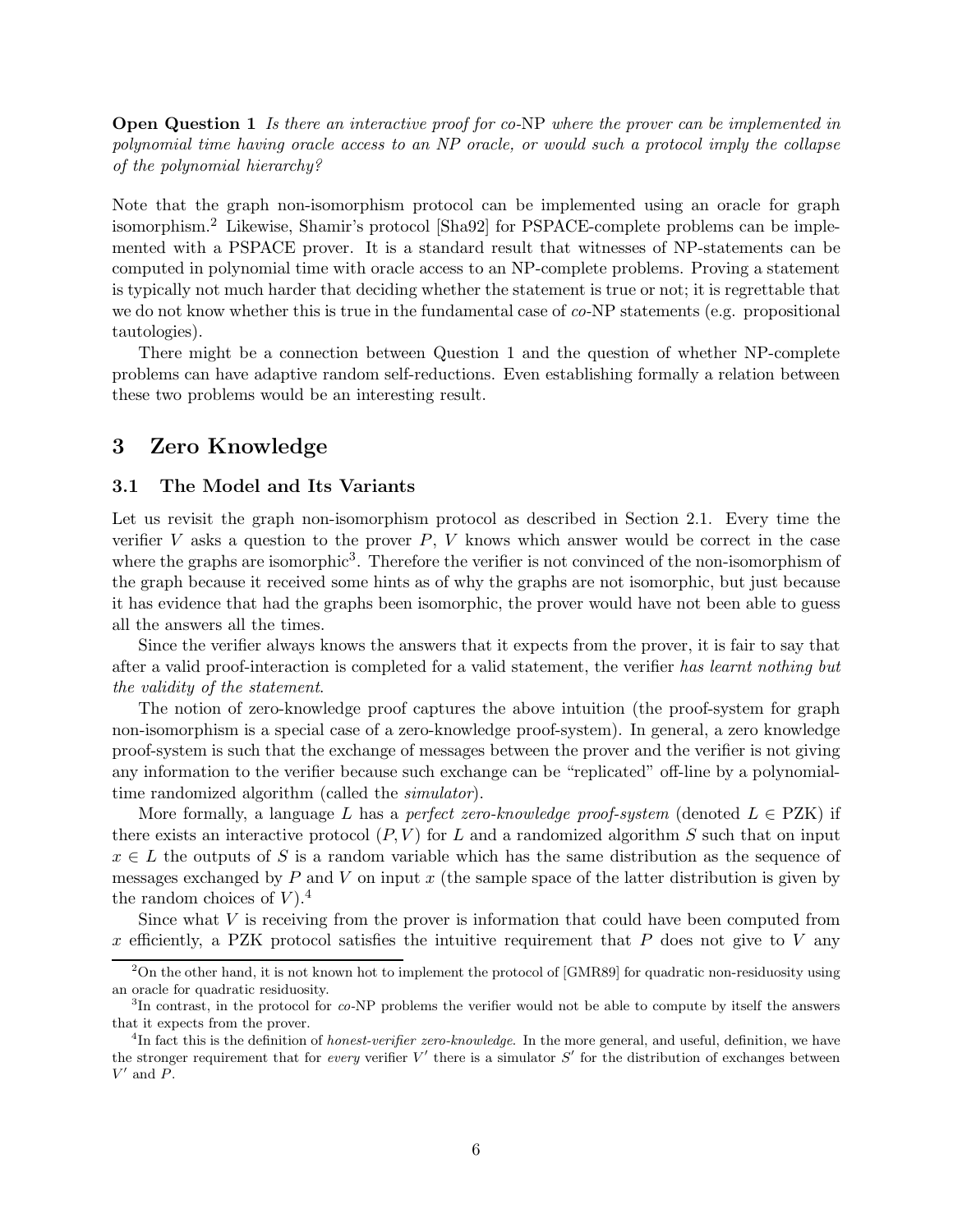information (at least not any information that V could have not computed by itself in polynomial time). Note that graph non-isomorphism is an example of problem in PZK.

One can define two more general (and interesting) classes, by relaxing the requirement on the simulator.

- A statistical zero knowledge protocol is defined similarly to a PZK protocol, except that the output of S is only required to be statistically close<sup>5</sup> to the distribution of exchanges between  $P$  and  $V$ . The class of decision problems that admit a statistical zero knowledge protocol is denoted by SZK.
- A computational zero knowledge protocol is defined similarly to a PZK protocol, except that the output of S is only required to be computationally indistinguishable  $6$  from the distribution of exchanges between  $P$  and  $V$ . The class of decision problems that admit a computational zero knowledge protocol is denoted by CZK.

In a statistical zero knowledge protocol, the prover is still not giving any information, in a strong information theoretic sense. In a computational zero-knowledge proof-system the prover may leak information, but such information is hard to extract, so for all practical purposes no information is being leaked.

#### 3.2 Main Results

#### Computational Zero Knowledge

Computational zero-knowledge proofs are quite powerful.

**Theorem 3** ([GMW91]) Assuming one-way functions exist, every language L in NP has a CZK proof-system  $(V_L, P_L)$ . Furthermore, on input  $x \in L$ , prover  $P_L$  can be implemented in polynomial time given access to a standard NP-witness for x.

In other words, the result of Goldreich et al. [GMW91] shows that if we have an instance of a NP-problem and a witness for it, e.g. we have a CNF formula and a satisfying assignment, we can prove in zero-knowledge to a verifier that the formula is satisfiable, and we can answer in polynomial time to all the questions of the verifier. Several cryptographic protocols can be implemented using the result of Theorem 3 as a primitive.

The statement of Theorem 3 is a *conditional* result, because it assumes the existence of one-way functions. It appears that, given current techniques, a cryptographic assumption is necessary and the existence of one-way functions is the weakest possible. Indeed, Goldreich et al. [GMW91] show how to prove the theorem under the assumption that "commitment schemes" exist. It has been proved later that the commitment schemes exist if one-way functions exist.

For cryptographic applications it is essential that the prover strategy be implementable in polynomial time, given access to some polynomially short amount of additional information. Under such conditions, proof-systems can exist only for  $IP(1)$  problems.<sup>7</sup>

<sup>&</sup>lt;sup>5</sup>Two random variables X and Y on  $\{0,1\}^n$  are said to be statistically close if for every subset  $S \subseteq \{0,1\}^n$  it holds  $|\mathbf{Pr}[X \in S] - \mathbf{Pr}[Y \in S]| \leq neg(n)$  for some function neg that goes to zero faster than any inverse polynomial.

 ${}^{6}$ Two random variables X and Y on  $\{0,1\}$ <sup>n</sup> are said to be computationally indistinguishable if for every subset  $S \subseteq \{0,1\}^n$  computable in polynomial time it holds  $|\mathbf{Pr}[X \in S] - \mathbf{Pr}[Y \in S]| \leq neg(n)$  for some function neg that goes to zero faster than any inverse polynomial.

<sup>&</sup>lt;sup>7</sup>Indeed, Theorem 3 can be generalized to hold for IP(1), but this is not a very interesting extension since, as already mentioned, there is no interesting problem in  $IP(1)$  which is also not known to be in NP.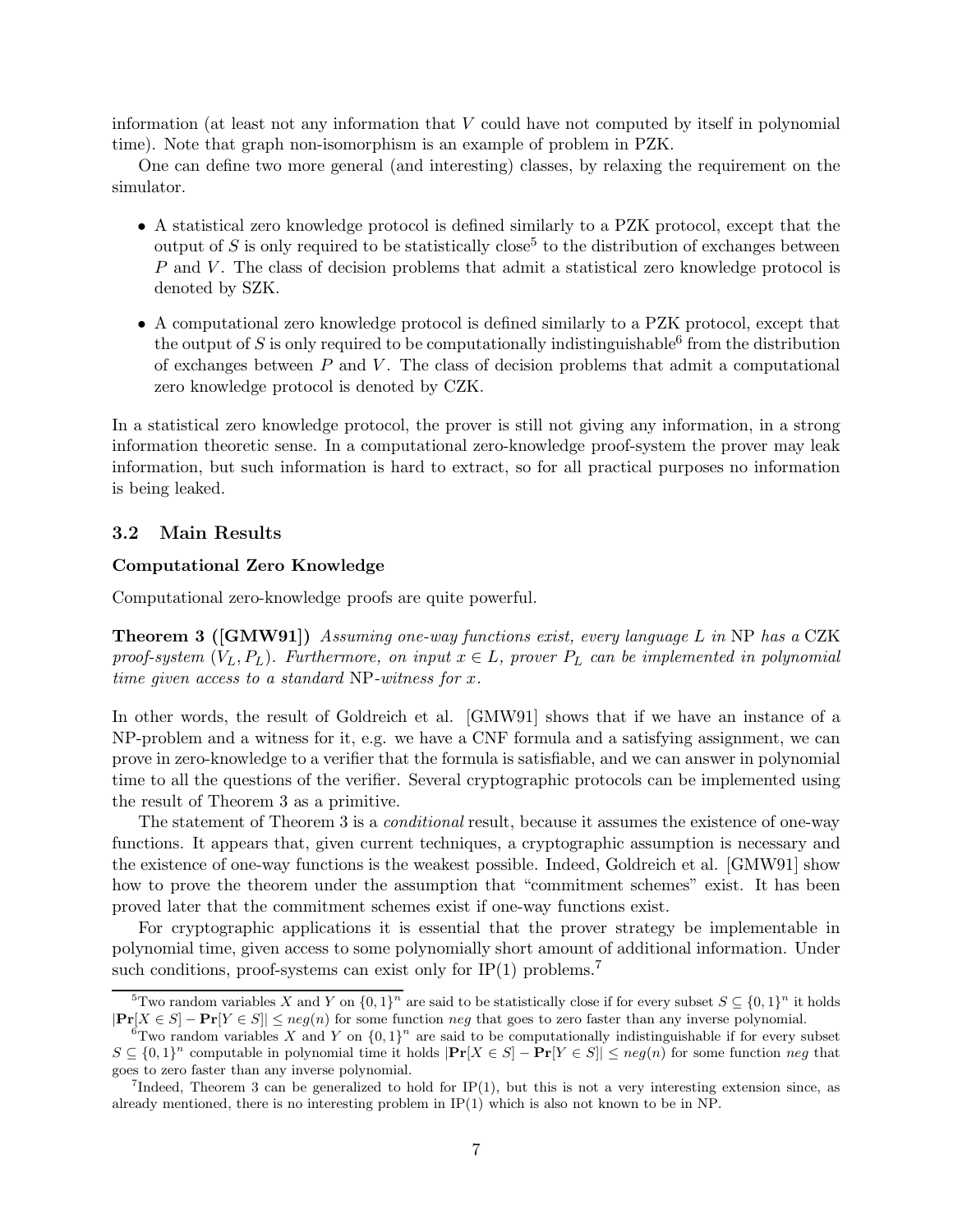Even if there are no cryptographic consequences, it is of interest to see whether, giving up the requirement of efficient prover implementation, Theorem 3 can be further extended. It turns out that the strongest possible extension is true, namely every problem in IP (and hence every problem in PSPACE) admits computational zero knowledge proofs.

**Theorem 4 ([IY87, BOGG+88])** If one-way functions exist, then  $CZK = PSPACE$ .

#### Statistical Zero Knowledge

Interestingly, one of the main results on statistical zero-knowledge relates to the weakness of the notion.

#### Theorem 5 ([For87, AH91]) SZK  $\subseteq$  AM  $\cap$  co-AM.

Therefore, in light of Theorem 1 we have that if a problem has a statistical zero-knowledge proofsystem then the problem is not NP-hard (unless the polynomial hierarchy collapses).

Indeed SZK is a very interesting complexity class, since it contains presumably hard problems, such as graph non-isomorphism, quadratic non-residuosity, and a problem equivalent to the discrete logarithm, and yet it cannot contain NP-hard problem. Furthermore, SZK has a number of closure properties. In particular it is closed under the complement [Oka96] and under truth-table reductions [SV99] and it has a natural complete problem [SV97]. Several technical choices in the definition of SZK yield the same class (e.g. whether the prover knows the coin tosses of the verifier or not, whether the existence of the simulator is guaranteed only for "honest verifiers" or not, and so on), which is therefore very robust.

Theorem 5 also applies to PZK as a special case. Some of the results about SZK are not known to have analogs in PZK. In particular it is not known whether PZK has a natural complete problem.

#### 3.3 Open Questions

One outstanding open question about SZK is how "hard" it is as a class, i.e. under which sufficient conditions we can have BPP  $\neq$  SZK. For example it is not known whether SZK contains a problem as hard as factoring.

**Open Question 2** Prove that if one-way functions exist then BPP  $\nsubseteq$  SZK.

A weak converse of this result is known to be true.

### 4 Probabilistically Checkable Proofs

#### 4.1 The Model and the Main Result

In probabilistically checkable proofs, proof-verification is randomized but not interactive. In this model a proof is provided to a randomized verifier, who is trying to ascertain its correctness very efficiently and without reading it entirely. The main result is that every NP proof can be encoded in such a way that a randomized verifier can check it by only reading a constant number of bits and using a logarithmic number of random bits. A correct proof is accepted with probability 1, a "proof" of a wrong statement is accepted with probability  $\leq 1/2$ .

When the verifier uses a logarithmic amount of randomness and runs in polynomial time, Probabilistically Checkable Proofs are a model that restricts NP (as opposed to IP, that is a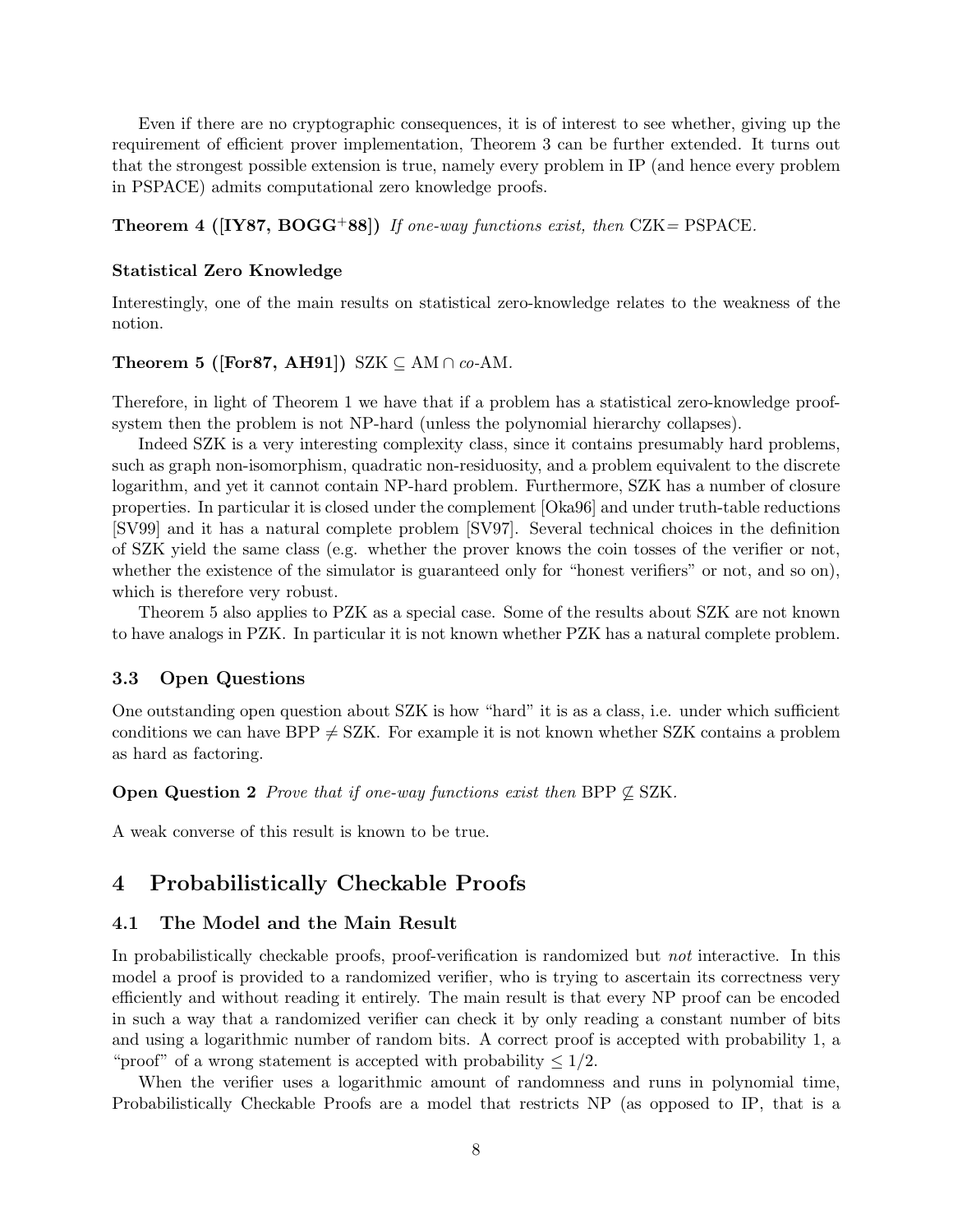generalization) since the proof can be assumed to be of polynomial size (with no loss of generality) and a polynomial-time randomized verification procedure that uses a logarithmic number of random bits can be simulated deterministically in polynomial time.

An earlier result was that NP proofs can be encoded in such a way that if also the input is encoded, then verification can be done in polylogarithmic time. In principle this could have practical application to the presentation of long and complicated proofs, such as the classification of simple groups, the four colors theorem, or Fermat's last theorem. However these encodings are applicable only if the proof is completely presented in a formal proof-system, and such encodings would be enormous.

We now give some formal definitions. In partial contrast with the previous section, we will call a verifier a polynomial time randomized oracle machine. A verifier V is  $(r(\cdot), q(\cdot))$ -restricted if on input a string x of length n, V queries the oracle at most  $q(n)$  times and uses at most  $r(n)$  random bits.

A language  $L$  admits a probabilistically checkable proof of completeness  $c$ , soundness  $s$ , query complexity q, randomness complexity r, written  $L \in \text{PCP}_{c,s}[r(\cdot), q(\cdot)]$  if there exists a  $(r(\cdot), q(\cdot))$ restricted verifier  $V$  such that for every  $x$ 

- If  $x \in L$ , then there exists a P such that  $Pr[V^P(x) \text{ accepts } ] \ge c$
- If  $x \notin L$ , for all  $P$ ,  $Pr[V^P(x) \text{ accepts } ] \leq s$ .

The main result about this model is stated as follows.

## **Theorem 6 (The PCP Theorem [AS98, ALM<sup>+</sup>98])**  $NP = PCP_{1,1/2}[O(\log n), O(1)].$

Up to multiplicative constants, the result is optimal in the sense that one cannot make less than a constant number of queries, and it is possible to show that if  $NP \subseteq PCP_{1,1/2}[o(\log n), o(\log n)]$ then  $P = NP$  [AS98].<sup>8</sup>

The PCP Theorem is of interest especially for its application to proving the hardness of approximating several important optimization problems. For some of these optimization problems, techniques based on Probabilistically Checkable Proofs enable to prove hardness of approximation results that essentially match the performances of known approximation algorithms, and therefore completely resolve the question of the approximability of these problems.

Examples of non-approximability results implied by stronger versions of the PCP Theorem can be found in [Bel96, Aro98].

#### 4.2 Origins of the Result and Overview of the Techniques

The model of Probabilistically Checkable Proofs (and the main results about it) has a long and very interesting story.

As mentioned before, the assumption that one-way functions exist appears to be unavoidable in order to prove Theorem 3. Ben-Or et al. [BOGKW88] considered a model of zero-knowledge where the verifier can interact with two (or, more generally, several) provers, who are all computationally unbounded but unable to communicate with each other once the protocol starts. The model can be visualized as detectives interrogating two suspects of a crime in different rooms and asking them similar questions to see if they contradict each other. The contribution of [BOGKW88] was

<sup>&</sup>lt;sup>8</sup>This result has been sometimes misquoted as saying that  $PCP_{1,1/2}[o(\log n), o(\log n)] = P$ , which is unlikely to be true.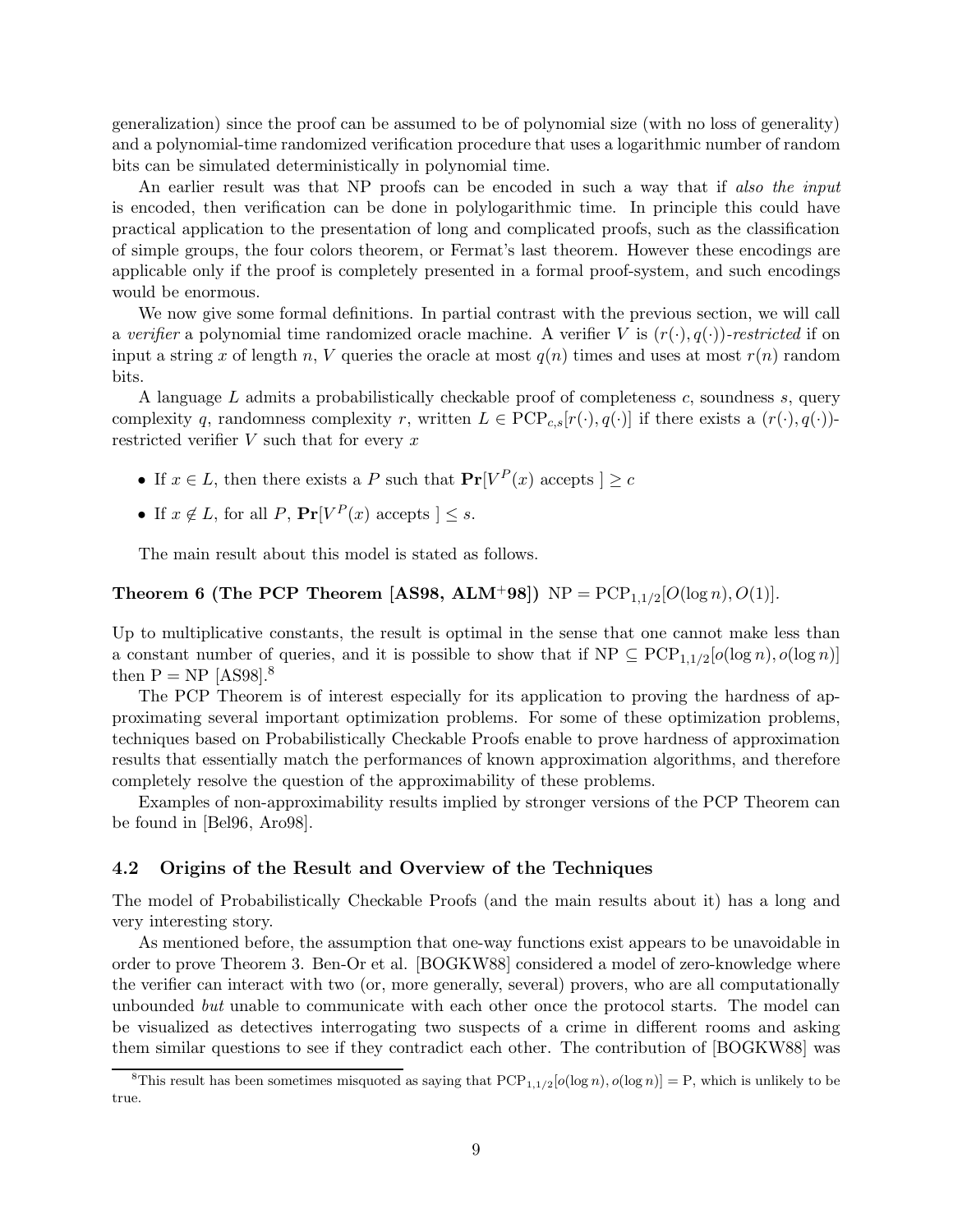to show that a result analogous to Theorem 3 holds without cryptographic assumption in the multiple-provers setting. For cryptographic purposes, it is not unreasonable to consider a model with two non-communicating devices trying to convince a third party of the truth of a statement. For example a person may have two smart cards, and insert them in different slots of an ATM; the smart cards would be physically unable to communicate with each other, and would have to convince the ATM machine that they hold the secret key that gives access to the owner's account.<sup>9</sup> If the ATM has been hacked and is trying the steal the secret key, it will be unable to do that. Even if the multiple-provers model was primarily designed for zero-knowledge, it also defines a complexity class in the ordinary sense, which is called MIP. That is, MIP is the class of decision problems that admit interactive proofs with several non-communicating provers (indeed, it can be shown that two provers always suffice to simulate polynomially many provers). Fortnow, Rompel and Sipser [FRS88] show that the class MIP has the following equivalent characterization: it can be seen as the class of languages that admit exponentially long proofs of membership that can be checked in polynomial time by a randomized verifier (with bounded error probability). This class is clearly contained in NEXP, where NEXP is the class of decision problems that admit exponentially long proofs that can be checked in exponential time in the length of the input (but, without loss of generality, in polynomial time in the length of the proof itself).

Initially, it was conjectured that even MIP was only a small extension of NP, and that  $co\text{-NP }\not\subset$ MIP. Shortly after Shamir's proof that IP = PSPACE [Sha92], Babai, Fortnow and Lund [BFL91] showed that  $MIP = NEXP$ . This is a truly impressive result, though the results of [LFKN92, Sha92] somewhat spoiled the surprise. The  $MIP = NEXP$  result says that for every language that admits exponentially long proofs, such proofs can be encoded in such a way that a polynomialtime randomized verifier can check them. The verifier will accept correct proofs with probability 1, and "proofs" of incorrect statements with probability  $\leq 1/2$  (or, equivalently, with probability exponentially small in the length of the input). So the verifier becomes convinced of the validity of the proof even if it only looks at a negligible part of the proof itself.

It is natural to ask whether polynomially long proofs can be checked in polylogarithmic time. This question has to be phrased carefully, since a polylogarithmic time verifier cannot even read the instance, which makes it impossible to verify a proof for it. However if both the instance and the proof are encoded in a proper (efficiently computable) way, then Babai et al. show that polylogarithmic time verification is possible [BFLS91]. A variant of this result was also proved by Feige et al.  $[FGL+91]$ : they show that NP-proofs have a quasi-polynomial length encoding (i.e. an encoding of length  $n^{O(\log \log n)}$  such that a polynomial-time verifier can verify the correctness of the proof in polynomial time by using  $O(\log n \log \log n)$  random bits and reading  $O(\log n \log \log n)$ bits of the proof. The main result of Feige et al.  $[FGL+91]$  was to show a connection between the computational power of such a model and the hardness of approximating the Max Clique problem.<sup>10</sup> They show how to encode the computation of the verifier into a graph in such a way that there is a correspondence between proofs and cliques, and between the probability that the proof be accepted and the size of the clique. A gap in the acceptance probability of YES instances and NO instances translates into a hardness of approximation result for Max Clique. The complexity of finding approximate solutions for the max Clique problem had been an open question for a long time, at least since Johnson's influential paper [Joh74] that explicitly mentions the question of finding approximation algorithms for this problem.

The result of Feige et al. [FGL<sup>+</sup>91] can be written as NP  $\subseteq$ 

<sup>&</sup>lt;sup>9</sup>In this example, the smart cards are the provers and the ATM is the verifier.

 $10A$  clique in a graph is a subset of vertices that are all pairwise adjacent. The Max Clique problem is, given a graph, to find the largest clique.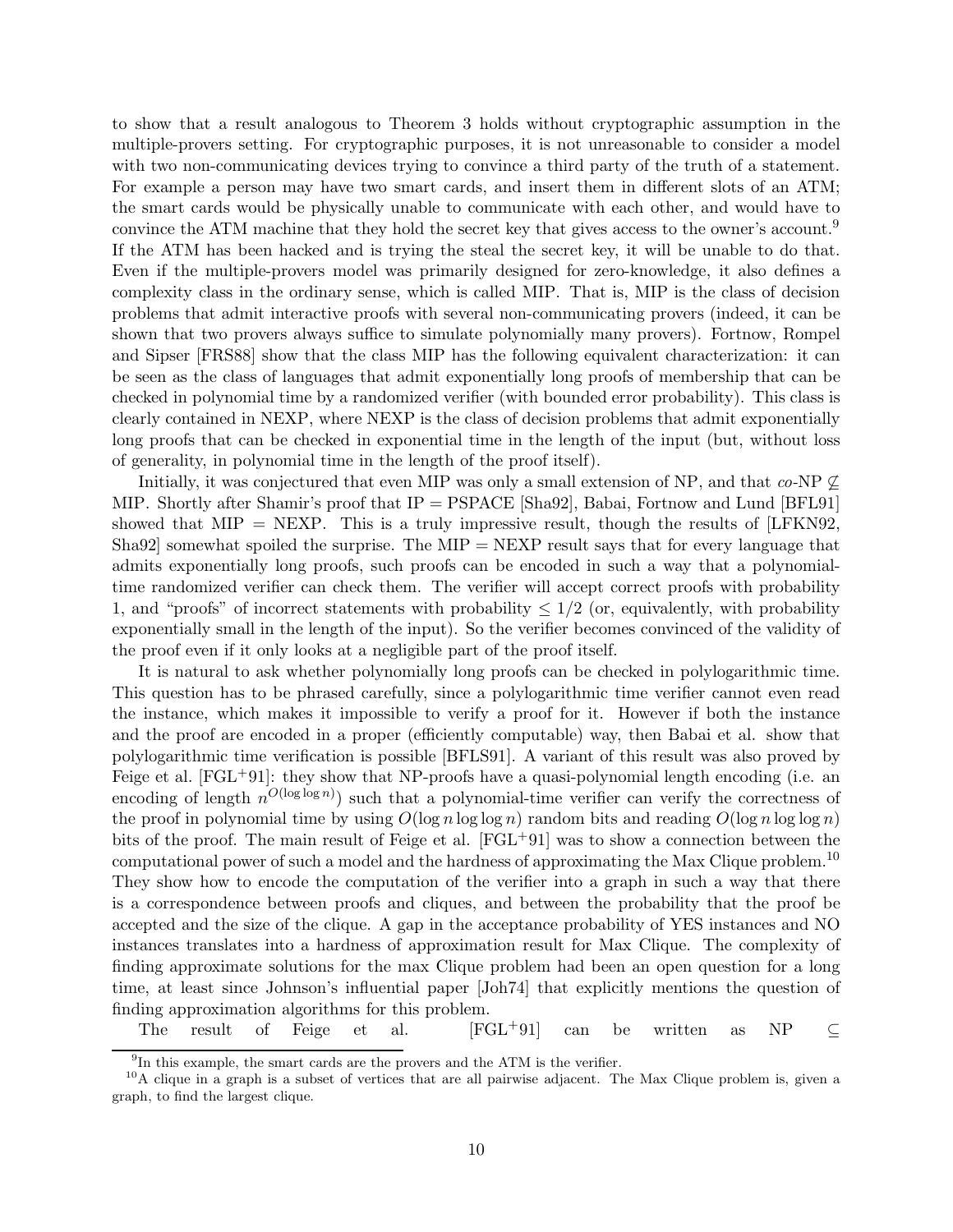$PCP_{1,1/2}[O(\log n \log \log n), O(\log n \log \log n)].$ 

Arora and Safra [AS98] introduced several new ideas to improve on [FGL+91], and proved that  $NP = PCP_{1,1/2}[O(\log n), O(\sqrt{\log n})].$  The main contribution of Arora and Safra is the idea of "composing" proof systems together. They first devise a modified version of the proof system of Babai et al. [BFLS91], that shows  $NP = PCP_{1,1/2}[O(\log n), \text{poly}\log n]$  (the improvement over the proofsystem of [BFLS91] is that the amount of randomness is logarithmic, rather than polylogarithmic). Then they use the following line of reasoning: fix a language L and a  $(O(\log n), \text{poly}\log n)$ -restricted verifier V for it. On an input x, simulate the computation of this verifier, and look at the poly  $\log n$ queries made by it. Now we have to check that  $V$  would accept the answer to these queries. The decision of V as of whether to accept or not is computed in time polynomial in the number of queries (in the construction of  $[BFLS91, AS98]$ ), and can be seen as an instance of size poly log n of a problem in  $P \subseteq NP$ . But then the proof-system can be recursively applied on each of these checking statements, and the resulting number of queries will be poly  $log(poly log) = poly(log log)$ . In fact things are much more complicated than as described, and even in order to prove that  $NP = PCP_{1,1/2}[O(\log n), O(\sqrt{\log n})]$  Arora and Safra have to overcome major technical difficulties and they have to provide a strong analysis of a "low-degree test".

The result of Arora and Safra gives NP-hardness of approximating Max Clique (as opposed to intractability assuming  $NP \nsubseteq DTIME(n^{O(\log \log n)}))$  and also gives a *characterization* of NP.

The next step was to realize that the reduction from PCP to Max Clique was not a isolated accident. Sudan and Szegedy (as credited in [ALM+98]) discovered that the computations of a  $(O(\log n), O(1))$ -restricted verifier can be encoded as instances of the Max 3SAT problem. Then, using the web of reductions between optimization problems initiated by Papadimitriou and Yannakakis  $[PY91]$ , this also implies that the strength of  $(O(\log n), O(1))$ -restricted verifiers implies the hardness of approximating several important problems including the Traveling Salesman Problem and the Steiner Minimal Tree problems in metric spaces. This was a strong motivation to prove the PCP Theorem, that came only a few months after the initial circulation of the paper of Arora and Safra [AS98].

The proof of the PCP Theorem [ALM+98] is very long and involved. It uses the idea of composition of Arora and Safra [AS98] along with several other technical ingredients. One of them is a  $(O(n^3), O(1))$ -restricted verifier, that is used in composition with a  $(O(\log n), \text{poly}\log n)$ restricted verifier that is different from the one of  $[ASS8]$  in that even if it reads poly log n bits from the proof it only reads  $O(1)$  blocks, each made of polylog n bits (the verifier of [AS98] does not have this property). A further strengthening of the low-degree test is needed for this. We will call a verifier  $(r(n), q(n), a(n))$ -restricted if it uses  $r(n)$  random bits and queries the proof  $q(n)$  times, each time retrieving  $a(n)$  bits.

At a very high level, the PCP Theorem is proved using the following steps:

- 1. Construct a  $(O(\log n), O(1), \text{poly}\log n)$ -restricted verifier.
- 2. Construct a  $(O(n^3), O(1), 1)$ -restricted verifier.
- 3. Compose the verifier of Step (1) with itself, and derive a  $(O(\log n), O(1), \text{poly}\log \log n)$ restricted verifier.
- 4. Compose the verifier of Step (3) with the verifier of Step (2), and derive a  $(O(\log n), O(1), 1)$ restricted verifier.

The first step is the hardest, and it is the main contribution of  $[ALM+98]$ . The second step has a very elegant, and not exceedingly hard, construction. The other steps are just simple invocation of results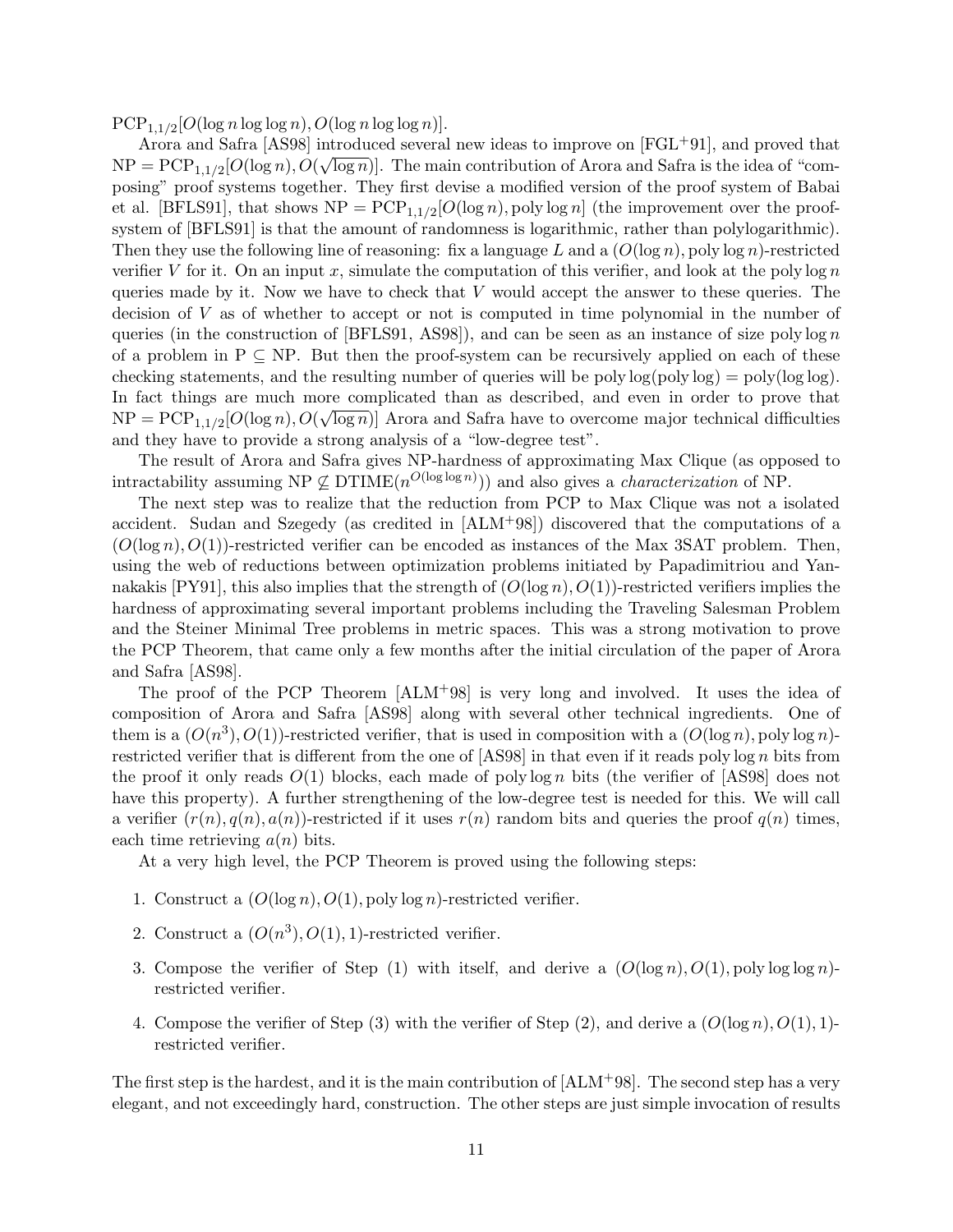about composed verifier. Specifically, when a  $(r_1(n), O(1), a_1(n))$ -restricted verifier is composed to a  $(r_2(n), O(1), a_2(n))$ -restricted verifier, one obtains, roughly, a  $(r_1 + r_2(a_1(n)), O(1), a_2(a_1(n)))$ restricted verifier.

Several stronger characterization of PCP in terms of PCP have appeared, which include [BGLR93, FK94, BS94, BGS98, Hås97a, Hås97b, RS97, AS97, Tre98, GLST98, ST98]. Much of this subsequent work has been motivated by the goal of providing stronger non-approximability results for optimization problem. A recent survey of Arora [Aro98] is a good starting point to find reference about such work.

An interesting variant of the MIP=NEXP result was more recently discovered by Micali [Mic94]. Micali defines the notion of a *computationally sound* (abbreviated CS) proof system as follows. In a CS proof system, the prover computes a proof for a given statement, and sends it to the verifier; then the verifier checks the validity of the proof without further interaction. So far, the model is the same as the one used to define the class MA. The difference is in the soundness condition: in the definition of MA (and of interactive proofs in general) we demand that, for an incorrect statement, there is no prover strategy that will make the verifier accept with probability more than  $1/2$ . In the case of CS proofs, one restricts this condition only to "efficiently" computable prover strategies, and also restricts to protocols where the correct prover strategy is "efficiently" computable. The definition of efficient depends on the class of languages that one is trying to capture. It is conjectured that every problem in EXP has a CS proof system where the prover runs in exponential time, and the computational soundness condition holds with respect to exponential time computable prover strategies (as usual, the verifier runs in polynomial time). While such a characterization is still an open question, Micali was able to prove it in the random oracle model [Mic94] (i.e. in a somewhat artificial setting where both the prover and the verifier have access to an exponentially long common random input). This result in the random oracle model is interesting as a "plausibility" result, supporting the conjecture that the same result holds without random oracles. Furthermore, the result in the random oracle model had an application to cryptography in recent work by Canetti et al. [CGH98].

#### 4.3 Open Question

The progress on hardness of approximation has been steady and strong, but there are still several problems, especially several minimization problems, for which the gap between the approximation factors given by known algorithms and the known intractability results is huge. Determining the approximability of these problems, with stronger PCP results and/or new reductions, is the most important open question in the field.

Indeed, in this survey we prefer to put more emphasis on open questions that point towards new directions, rather than doing progress on established ones, and we believe that the following open question (which has been asked several times) is fundamental.

#### Open Question 3 Find a simple proof of the PCP Theorem.

This is a very general question, and it is of interest to find more specific challenges. It has been suggested to focus on statements which: (i) can be derived from (but are weaker than) the PCP Theorem, (ii) are already surprising enough to be interesting, (iii) are not known to have simple proofs; and to try and find simple proofs for such statements.

One such statement is the existence of *locally checkable* error correcting codes (this approach has been discussed, among other sources, by Arora [Aro94] and Spielman [Spi95]). Say that an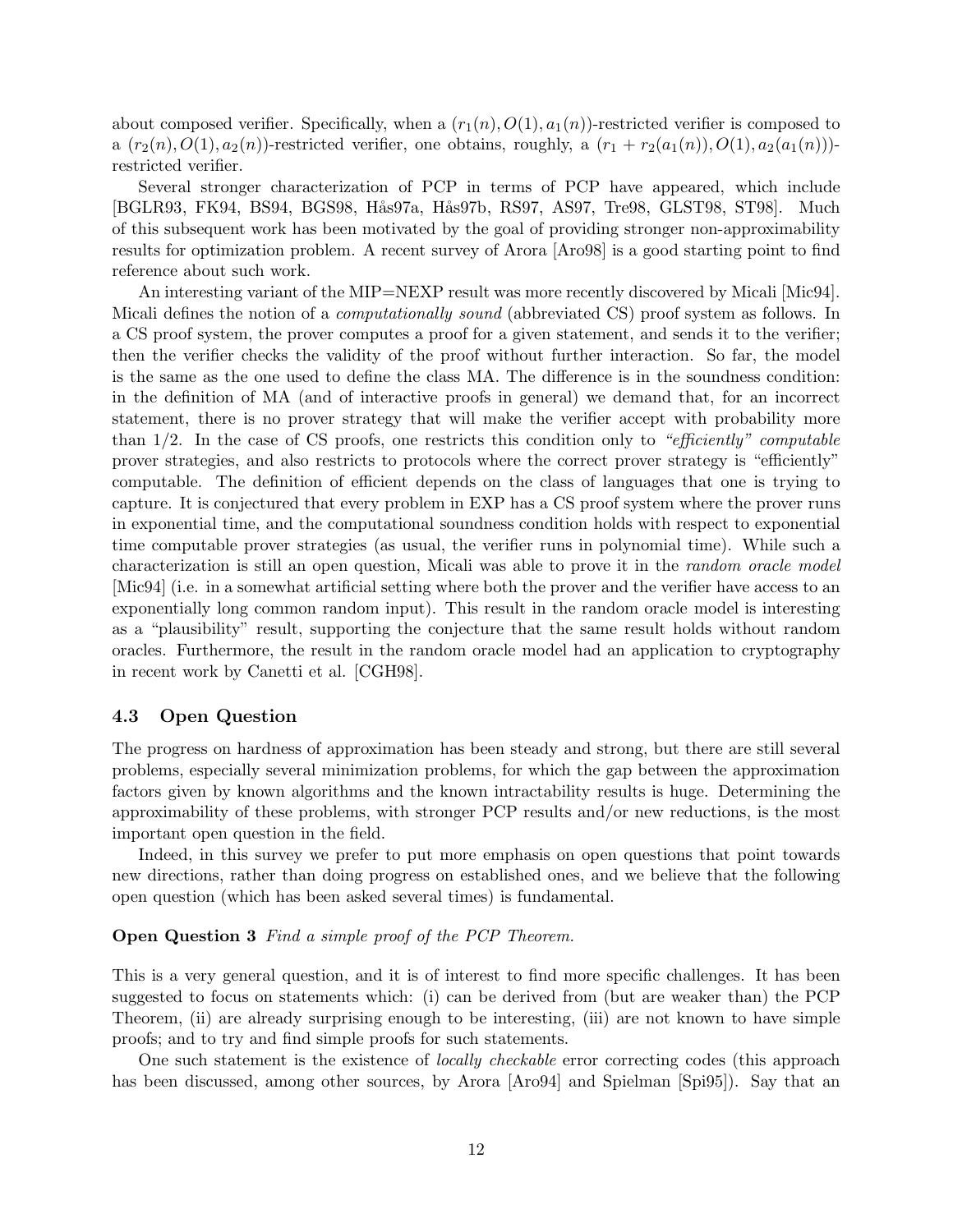error-correcting code  $C \subseteq \{0,1\}^n$  having minimum distance  $\delta n^{11}$  is "locally-checkable" if there exists a randomized procedure  $V$  that on input an element of  $C$  accepts with probability 1, and on input a string at distance  $\frac{\partial n}{3}$  from every element of C accepts with probability  $\leq 1/2$  (the parameters have been chosen somewhat arbitrarily, but other choices are equivalent up to constant factors in the number of queries). We demand that V makes  $O(1)$  queries and uses a logarithmic number of random bits. We would also like  $C$  to have a good rate<sup>12</sup>. Note that we are not insisting that C have efficient encoding/decoding algorithms, neither that V be efficiently implementable: we only demand that it reads a constant number of bits from its input and uses a logarithmic number of random bits.

The Hadamard code is locally checkable, but the rate is terrible. Multivariate polynomials can achieve inverse polynomial rate but error detection requires a polylogarithmic, rather than constant, number of queries. The only known way to achieve constant queries and inverse polynomial rate is to essentially do all the steps of the proof of the PCP theorem. It would be nice to have a simple non-constructive proof that such codes exist (even if  $V$  and  $C$  might be very hard to compute). It is not clear whether constant rate is achievable.

**Open Question 4** Show that locally checkable codes exist with constant rate, or prove that this is impossible.

Since we are allowing  $V$  and  $C$  to be arbitrarily hard, this is a purely combinatorial question, with a strong information theoretic taste. Since the question does not involve computations, it should not be impossible to resolve it, either positively or negatively.

A positive resolution would be very interesting, but a negative result would be even more remarkable. Error correcting codes (without the local checkability conditions) are known with a linear minimum distance and constant rate, and such codes are also efficiently encodable and decodable. Showing that local checkability makes these codes impossible (even regardless of efficiency considerations) would disclose an information-theoretic trade-off which would be quite different from whatever we know right now about error-correcting codes.

Another important property of error correcting codes related to PCP constructions is local decodability. We say that a code  $C \subseteq \{0,1\}^n$  of minimum distance  $\delta n$  is locally decodable if there exists a randomized algorithm D that on input a string y at distance  $\langle \delta n/3 \rangle$  from a (unique) element  $x \in C$  of the code, and given an index  $i \in \{1, \ldots, n\}$  returns a value  $D(y, i)$  that with probability at least  $3/4$  is equal to  $x_i$ . Furthermore, D uses a logarithmic number of random bits and reads a constant number of bits from y.

Hadamard codes and codes based on multi-variate polynomials are locally decodable (for multivariate polynomials the decoding procedure reads a polylogarithmic number of random bits). There is no construction of locally decodable codes based on the PCP Theorem. We note that explicit constructions of locally decodable codes with linear distance and constant rate might have practical application. Whether such codes exist or not is another major open question.

## Acknowledgments

This paper is based on a lecture given at a BRICS workshop on Proof Theory and Complexity (PTAC'98). I thank the organizers for their invitation.

 $^{11}\delta$  should be regarded as a fixed small constant in the rest of this section.

<sup>&</sup>lt;sup>12</sup>The rate of a code is  $(\log |C|)/n$ , the logarithm of the number of codewords divided by the length of the codewords. The larger is the rate, the more efficient is the code. Ideally, one would like the rate to be a constant independent of n. An inverse polynomial rate is a rate of the type  $1/n^c$  with  $0 < c < 1$ .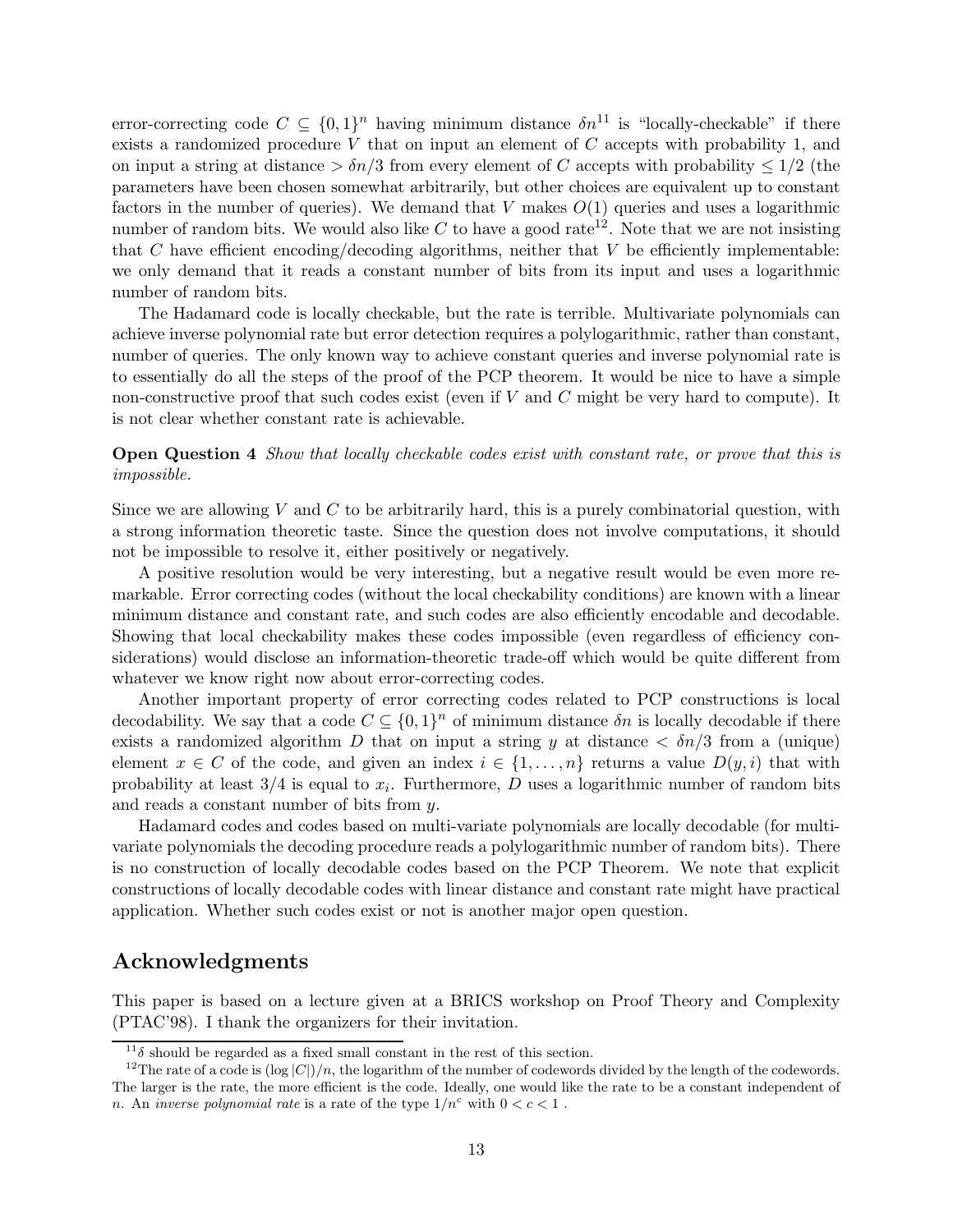Thanks to Madhu Sudan for several discussions on locally checkable codes, and to Oded Goldreich, Amit Sahai and Salil Vadhan for discussions on statistical zero knowledge.

# References

| [AH91]      | W. Aiello and J. Håstad. Statistical zero-knowledge languages can be recognized in<br>two rounds. Journal of Computer and System Sciences, 42:327-345, 1991.                                                                                                                              |
|-------------|-------------------------------------------------------------------------------------------------------------------------------------------------------------------------------------------------------------------------------------------------------------------------------------------|
| [AL96]      | S. Arora and C. Lund. Hardness of approximations. In Approximation Algorithms<br>for NP-hard Problems. PWS Publishing, 1996.                                                                                                                                                              |
| $[ALM+98]$  | S. Arora, C. Lund, R. Motwani, M. Sudan, and M. Szegedy. Proof verification and<br>hardness of approximation problems. <i>Journal of the ACM</i> , $45(3):501-555$ , 1998.<br>Preliminary version in Proc. of FOCS'92.                                                                    |
| [Aro94]     | S. Arora. Probabilistic Checking of Proofs and Hardness of Approximation Problems.<br>PhD thesis, University of California at Berkeley, 1994.                                                                                                                                             |
| [Aro98]     | S. Arora. The approximability of NP-hard problems. In Proceedings of the 30th ACM<br>Symposium on Theory of Computing, pages 337-348, 1998.                                                                                                                                               |
| [AS97]      | S. Arora and M. Sudan. Improved low degree testing and its applications. In Pro-<br>ceedings of the 29th ACM Symposium on Theory of Computing, pages 485–495, 1997.                                                                                                                       |
| [ASS8]      | S. Arora and S. Safra. Probabilistic checking of proofs: A new characterization of NP.<br>Journal of the ACM, 45(1):70-122, 1998. Preliminary version in Proc. of FOCS'92.                                                                                                                |
| [Bab $85$ ] | L. Babai. Trading group theory for randomness. In <i>Proceedings of the 17th ACM</i><br>Symposium on Theory of Computing, pages 421-429, 1985. See also [BM88].                                                                                                                           |
| [Bel96]     | M. Bellare. Proof checking and approximation: Towards tight results. <i>Sigact News</i> ,<br>27(1), 1996.                                                                                                                                                                                 |
| [BFL91]     | L. Babai, L. Fortnow, and C. Lund. Non-deterministic exponential time has two-<br>prover interactive protocols. Computational Complexity, 1:3-40, 1991. Preliminary<br>version in <i>Proc. of FOCS</i> '90.                                                                               |
| [BFLS91]    | L. Babai, L. Fortnow, L. Levin, and M. Szegedy. Checking computations in polylog-<br>arithmic time. In Proceedings of the 23rd ACM Symposium on Theory of Computing,<br>pages 21-31, 1991.                                                                                                |
| [BGLR93]    | M Bellare, S. Goldwasser, C. Lund, and A. Russell. Efficient probabilistically check-<br>able proofs and applications to approximation. In Proceedings of the 25th ACM<br>Symposium on Theory of Computing, pages 294-304, 1993. See also the errata sheet<br>in <i>Proc of STOC</i> '94. |
| [BGS98]     | M. Bellare, O. Goldreich, and M. Sudan. Free bits, PCP's and non-approximability –<br>towards tight results. SIAM Journal on Computing, 27(3):804–915, 1998. Preliminary<br>version in <i>Proc. of FOCS'95</i> .                                                                          |
| [BHZ87]     | R. Boppana, J. Håstad, and S. Zachos. Does co-NP have short interactive proofs?<br>Information Processing Letters, 25:127-132, 1987.                                                                                                                                                      |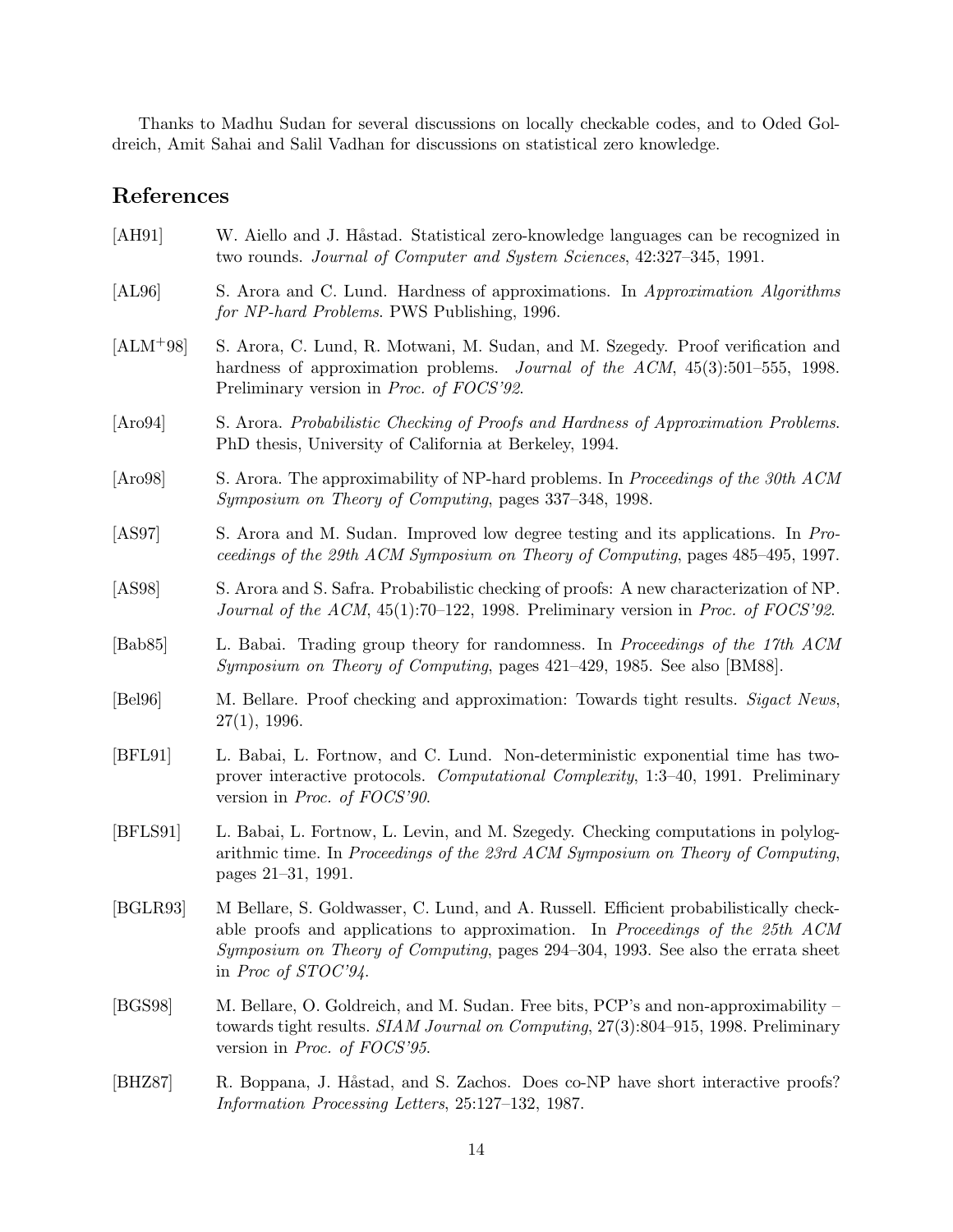- [BM88] L. Babai and S. Moran. Arthur-Merlin games: a randomized proof system, and a hierarchy of complexity classes. Journal of Computer and System Sciences, 36:254– 276, 1988.
- [BOGG<sup>+</sup>88] M. Ben-Or, O. Goldreich, S. Goldwasser, J. Håstad, J. Kilian, S. Micali, and P. Rogaway. Everything provable is provable in zero-knowledge. In Crypto'88, pages 37–56, 1988.
- [BOGKW88] M. Ben-Or, S. Goldwasser, J. Kilian, and A. Wigderson. Multi-prover interactive proofs: How to remove intractability assumptions. In Proceedings of 20th Symposium on Theory of Computing, pages 113–131, 1988.
- [BS94] M. Bellare and M. Sudan. Improved non-approximability results. In Proceedings of the 26th ACM Symposium on Theory of Computing, pages 184–193, 1994.
- [CCG+94] R. Chang, B. Chor, O. Goldreich, J. Hartmanis, J. Hastad, D. Ranjan, and P. Rohatgi. The random oracle hypothesis is false. Journal of Computer and System Sciences, 49(1):24–39, 1994.
- [CGH98] R. Canetti, O. Goldreich, and S. Halevi. The random oracle methodology, revisited. In Proceedings of the 39th IEEE Symposium on Foundations of Computer Science, pages 209–218, 1998.
- [Fel86] P. Feldman. The optimum prover lives in PSPACE. Manuscript, 1986.
- [FGL+91] U. Feige, S. Goldwasser, L. Lov´asz, S. Safra, and M. Szegedy. Approximating clique is almost NP-complete. In Proceedings of the 32nd IEEE Symposium on Foundations of Computer Science, pages 2–12, 1991.
- [FK94] U. Feige and J. Kilian. Two prover protocols low error at affordable rates. In Proceedings of the 26th ACM Symposium on Theory of Computing, pages 172–183, 1994.
- [For87] L. Fortnow. The complexity of perfect zero-knowledge. In Proceedings of 19th Symposium on Theory of Computing, pages 204–209, 1987.
- [FRS88] L. Fortnow, J. Rompel, and M. Sipser. On the power of multi-prover interactive protocols. In Proceedings of the 3th IEEE Conference on Structure in Complexity Theory, pages 156–161, 1988.
- [FS88] L. Fortnow and M. Sipser. Are there interactive protocols for co-NP languages? Information Processing Letters, 28:249–251, 1988.
- [GG98] O. Goldreich and S. Goldwasser. On the limits of non-approximability of lattice problems. In Proceedings of the 30th ACM Symposium on Theory of Computing, pages 1–9, 1998.
- [GLST98] V. Guruswami, D. Lewin, M. Sudan, and L. Trevisan. A tight characterization of NP with 3 query PCPs. In Proceedings of the 39th IEEE Symposium on Foundations of Computer Science, pages 8–17, 1998.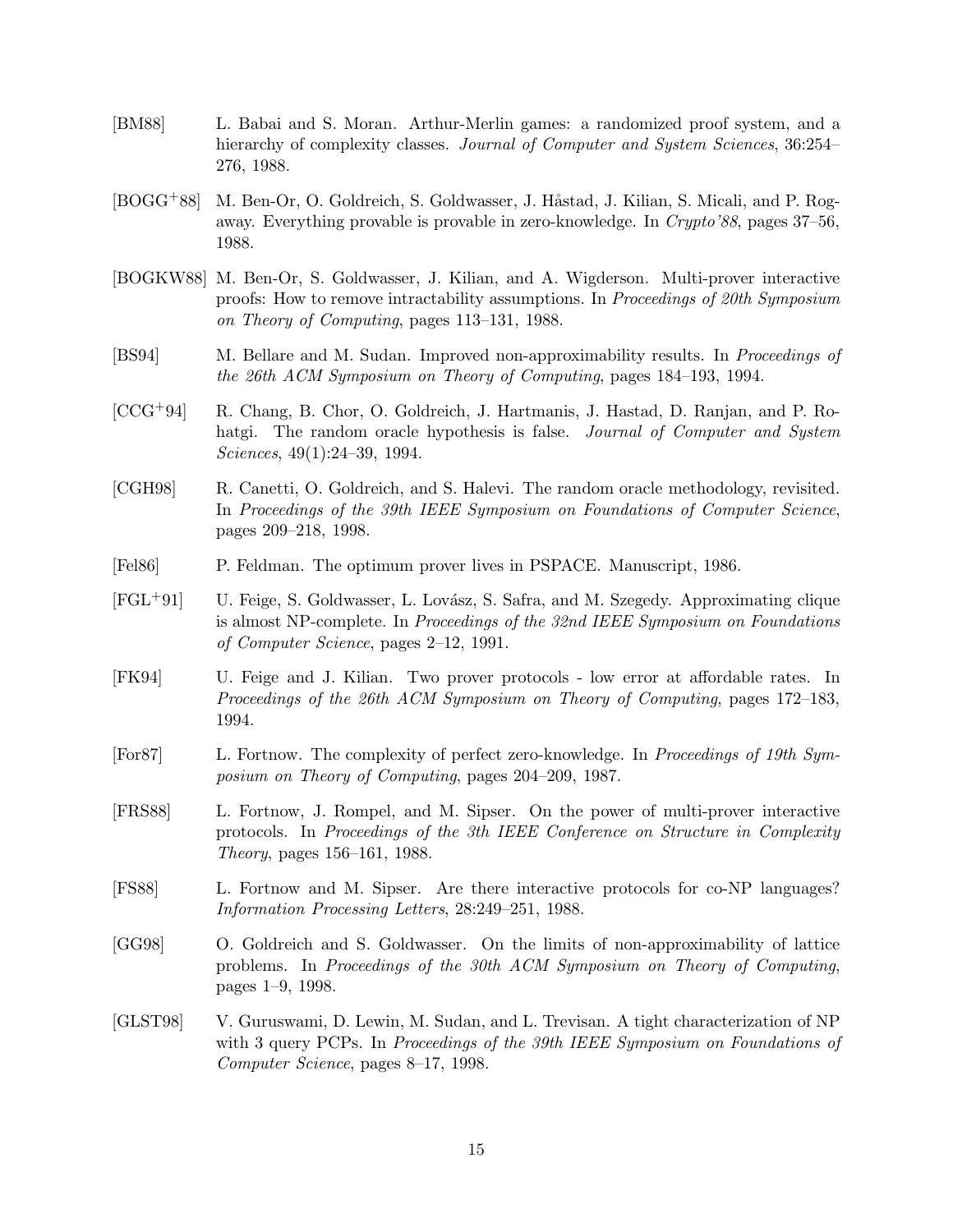| [GMR89]                  | S. Goldwasser, S. Micali, and C. Rackoff. The knowledge complexity of interactive<br>proof systems. SIAM Journal on Computing, $18(1):186-208$ , 1989. Preliminary ver-<br>sion in <i>Proc of STOC'85</i> .                  |
|--------------------------|------------------------------------------------------------------------------------------------------------------------------------------------------------------------------------------------------------------------------|
| [GMW91]                  | O. Goldreich, S. Micali, and A. Wigderson. Proofs that yield nothing but their<br>validity. Journal of the $ACM$ , 38(3), 1991.                                                                                              |
| [Gol95]                  | O. Goldreich. Foundations of cryptography. Book in preparation, 1995.                                                                                                                                                        |
| [Gol99]                  | O. Goldreich. Modern Cryptography, Probabilistic Proofs and Pseudorandomness.<br>Springer-Verlag, 1999.                                                                                                                      |
| [GS86]                   | S. Goldwasser and M. Sipser. Private coins versus public coins in interactive proof<br>systems. In Proceedings of the 18th ACM Symposium on Theory of Computing, pages<br>59-68, 1986.                                       |
| $[\text{H\ddot{a}s97a}]$ | J. Håstad. Clique is hard to approximate within $n^{1-\epsilon}$ . Technical Report TR97-38,<br>Electronic Colloquium on Computational Complexity, 1997. Preliminary version in<br>Proc. of FOCS'96.                         |
| $[H\aa 97b]$             | J. Håstad. Some optimal inapproximability results. In Proceedings of the 29th ACM<br>Symposium on Theory of Computing, pages $1-10$ , 1997.                                                                                  |
| [IW97]                   | R. Impagliazzo and A. Wigderson. $P = BPP$ unless E has sub-exponential circuits.<br>In Proceedings of the 29th ACM Symposium on Theory of Computing, pages 220–229,<br>1997.                                                |
| [IY87]                   | R. Impagliazzo and M. Yung. Direct zero-knowledge computations. In Crypto'87,<br>pages 40–51, 1987.                                                                                                                          |
| [John74]                 | D.S. Johnson. Approximation algorithms for combinatorial problems. Journal of<br>Computer and System Sciences, 9:256-278, 1974.                                                                                              |
| [KvM99]                  | A. Klivans and D. van Milkebeek. Graph non-isomorphism has subexponential size<br>proofs unless the polynomial hierarchy collapses. In Proceedings of the 31st ACM<br>Symposium on Theory of Computing, pages 659–667, 1999. |
| [LFKN92]                 | C. Lund, L. Fortnow, H. Karloff, and N. Nisan. Algebraic methods for interactive<br>proof systems. Journal of the ACM, $39(4)$ :859–868, 1992. Preliminary version in <i>Proo</i><br>of $FOCS'90$ .                          |
| [Lub96]                  | M. Luby. <i>Pseudorandomness and Cryptographic Applications</i> . Princeton University<br>Press, 1996.                                                                                                                       |
| [Mic $94$ ]              | S. Micali. Cs proofs. In Proceedings of the 35th IEEE Symposium on Foundations of<br>Computer Science, pages 436–453, 1994.                                                                                                  |
| [MR95]                   | R. Motwani and P. Raghavan. Randomized Algorithms. Cambridge University Press,<br>1995.                                                                                                                                      |
| [Oka96]                  | T. Okamoto. On relationships between statistical zero-knowledge proofs. In Proceed-<br>ings of the 28th ACM Symposium on Theory of Computing, pages 649–658, 1996.                                                           |